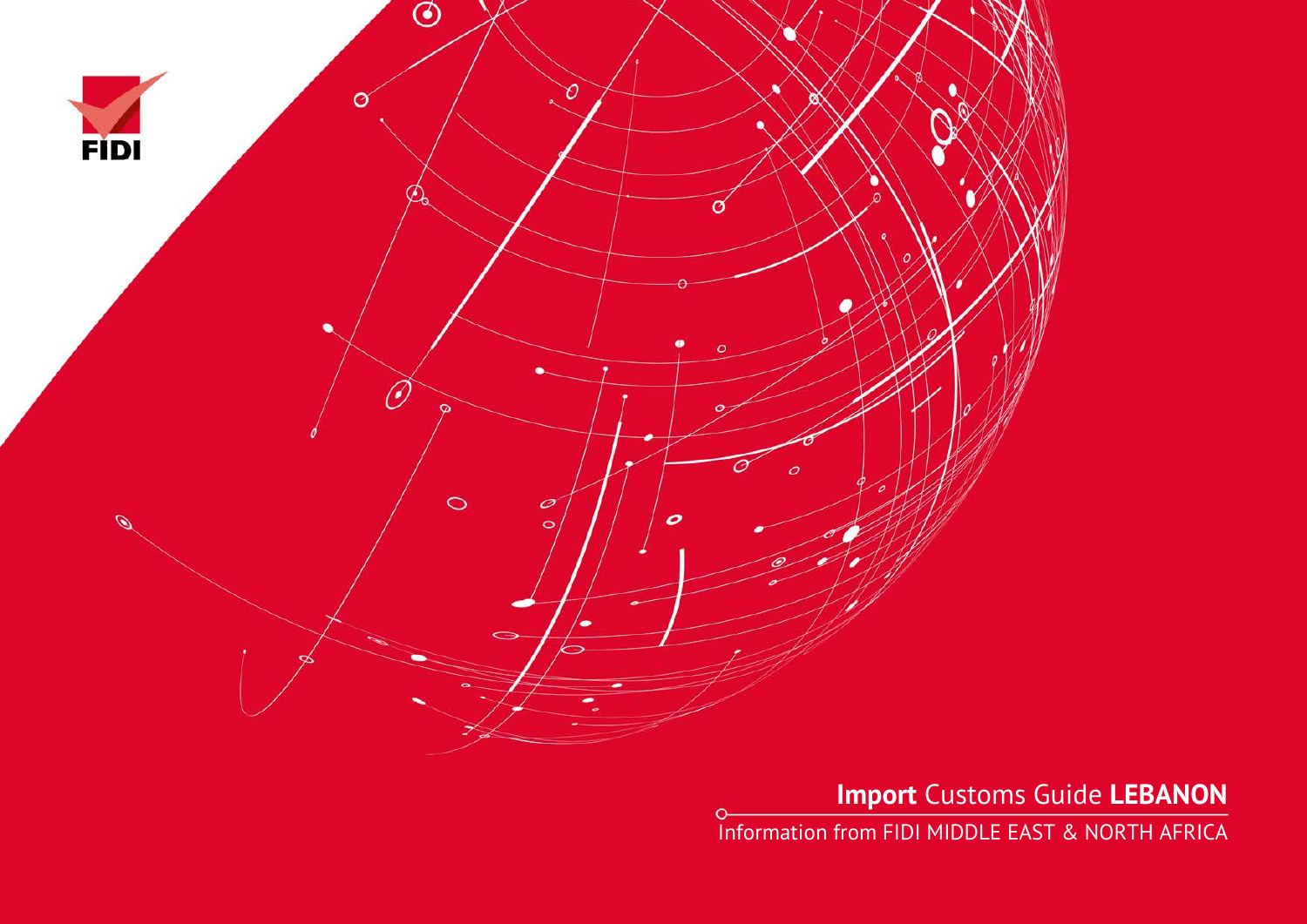## **Import Customs guide** LEBANON

## **The global quality standard for international moving.**

The FAIM label is your global assurance for a smooth, safe and comprehensive relocation process.

 $\mathbf{r}$ 





| <b>GOODS</b>                                | <b>DOCUMENTS REQUIRED</b>                                                                                  | <b>CUSTOMS PRESCRIPTIONS</b>                                                                                                                                                                                                                                                                                                                                                                                                                                                                                                                                                                                                                                      | <b>REMARKS</b>                                                                                                                                                                                                                                                                                                                                                                                                                                                                                                                                                                                                                                                                                                                                                                                                                                                                                                                                                                                                                                                                                                                                                                                                                                                                           |
|---------------------------------------------|------------------------------------------------------------------------------------------------------------|-------------------------------------------------------------------------------------------------------------------------------------------------------------------------------------------------------------------------------------------------------------------------------------------------------------------------------------------------------------------------------------------------------------------------------------------------------------------------------------------------------------------------------------------------------------------------------------------------------------------------------------------------------------------|------------------------------------------------------------------------------------------------------------------------------------------------------------------------------------------------------------------------------------------------------------------------------------------------------------------------------------------------------------------------------------------------------------------------------------------------------------------------------------------------------------------------------------------------------------------------------------------------------------------------------------------------------------------------------------------------------------------------------------------------------------------------------------------------------------------------------------------------------------------------------------------------------------------------------------------------------------------------------------------------------------------------------------------------------------------------------------------------------------------------------------------------------------------------------------------------------------------------------------------------------------------------------------------|
| Removal goods - Returning Lebanese Citizens | Detailed packing list<br>Passport Copy (Original for air Shipments)<br>ID copy<br>×.<br>• Delivery Address | Since 2018 all Used Household shipments<br>upcoming to Lebanon are subject to customs<br>duty and taxes except DIPLOMATS.<br>• The fees are (Duty and Taxes 26.5% +3%<br>Security Fees) on the C & F value noting<br>that every 1 KG is evaluated as USD 3.00<br>to customs.<br>Shipper's presence is preferable but not a<br>requirement for clearance.<br>CDs, videos and books should be controlled<br>by censorship. Satellite dish, receivers, fax<br>machines and telephones need special<br>authorisations from Ministry of<br>Telecommunication and Defence (this will<br>delay clearance by at least 5 days and<br>additional charges will be incurred). | Any article which is new or does not bear<br>sufficient signs of wear, and/or which has<br>not been in the possession of the person<br>concerned for more than 6 months is liable<br>to duty.<br>No furniture or other items imported into<br>the country without duties, whether new or<br>used are permitted to be sold in Lebanon<br>before 3 years from date of arrival in<br>Lebanon. Otherwise, a fine by the Customs<br>will be charged and it might be three times<br>the cost.<br>The importing of personal estate should be<br>undertaken on one single occasion. In<br>certain cases, the importing of used personal<br>estate may be undertaken on several<br>occasions, and the various shipments may<br>be made from one or several countries,<br>provided that authorisation is received<br>beforehand from the Customs General<br>Management, and that the latter is informed<br>and necessary information provided so that<br>the Management can clear and check the<br>various imported articles.<br>Personal estate and all accompanying<br>articles must have already been in use for a<br>period of more than 6 months and must be<br>in the possession of the person concerned;<br>when the latter signs the customs<br>declaration. He undertakes to neither sell |

All rights reserved. This publication may not be reproduced in any form without the permission of the FIDI Global Alliance. The FIDI Global Alliance cannot take responsibility for the contents

of this publication. It is recommended to verify this information with a FIDI Affiliate prior to shipping. This document is produced based on the information supplied at the mentioned date.

**FIDI Import** Customs Guide LEBANON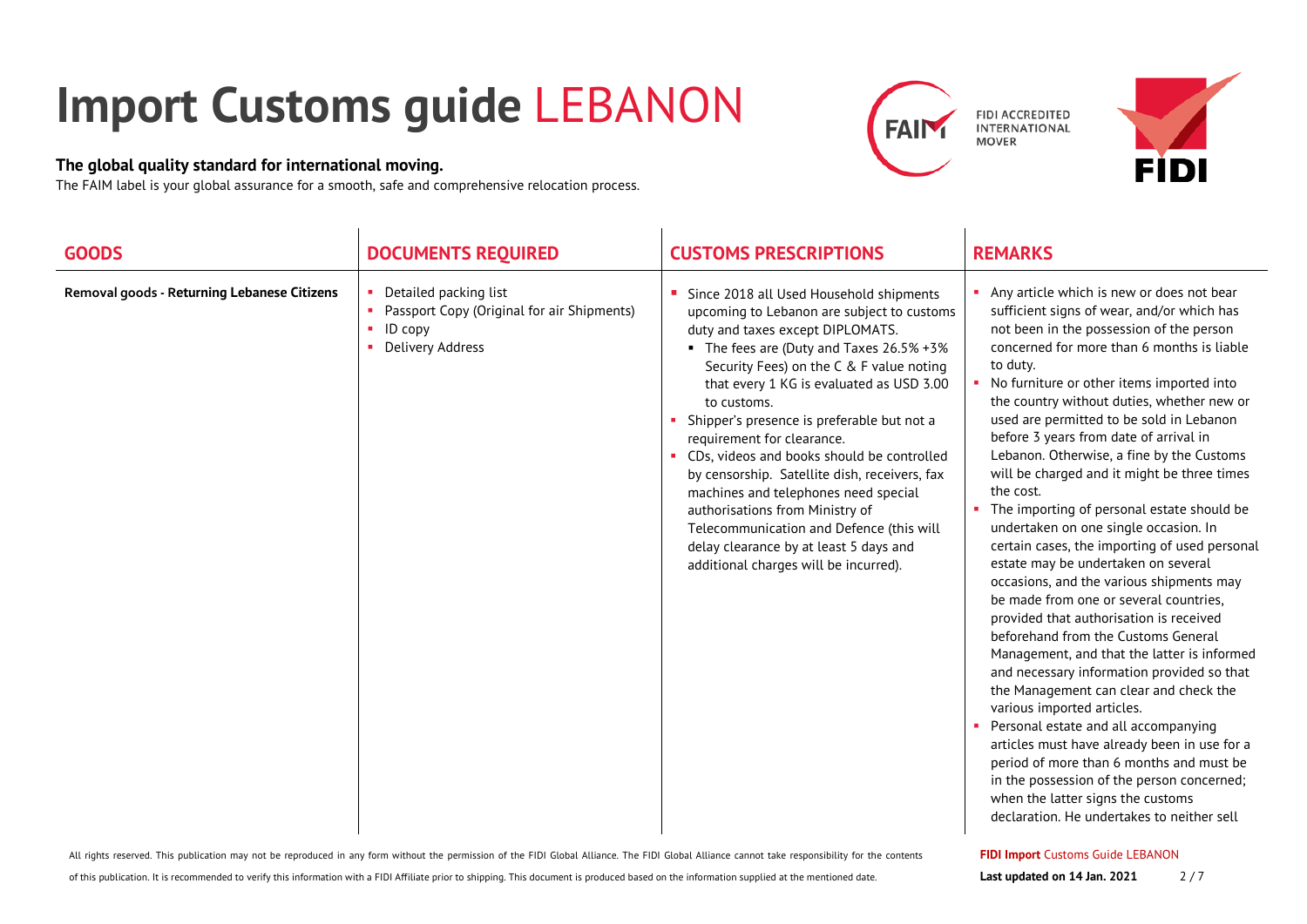| <b>GOODS</b>                        | <b>DOCUMENTS REQUIRED</b>                                                                                                                                                                                                                                                                                                                       | <b>CUSTOMS PRESCRIPTIONS</b>                                                                                                                                                                       | <b>REMARKS</b>                                                                                                                                                                                                                                                                                                                                                                                                                                                                     |
|-------------------------------------|-------------------------------------------------------------------------------------------------------------------------------------------------------------------------------------------------------------------------------------------------------------------------------------------------------------------------------------------------|----------------------------------------------------------------------------------------------------------------------------------------------------------------------------------------------------|------------------------------------------------------------------------------------------------------------------------------------------------------------------------------------------------------------------------------------------------------------------------------------------------------------------------------------------------------------------------------------------------------------------------------------------------------------------------------------|
|                                     |                                                                                                                                                                                                                                                                                                                                                 |                                                                                                                                                                                                    | the imported articles nor lend them either<br>for payment or without payment within<br>three years from the date on which the<br>import declarations are registered.                                                                                                                                                                                                                                                                                                               |
| Removal goods - Other nationalities | Passport Copy (Original for air Shipments)<br>Detailed Packing List<br><b>Delivery Address</b>                                                                                                                                                                                                                                                  | Same as above.                                                                                                                                                                                     | • Same as above.                                                                                                                                                                                                                                                                                                                                                                                                                                                                   |
| <b>Diplomats removals</b>           | Packing list.<br>Delivery order.<br>Copy of Bill of Lading submitted to the<br>Ministry of Foreign Affairs for obtaining a<br>Franchise. Shipment documents should<br>secure the approval of the Lebanese Higher<br>council. Once the Franchise and approval<br>are obtained, the shipments will be cleared<br>without any delay or inspection. | • Duty free entry.<br>Import of alcohol is allowed for diplomats<br>but limited to annual quota agreed by the<br>local Ministry of Foreign Affairs and the<br>respective embassies in the country. | Only diplomats coming to reside in Lebanon,<br>on active service and duly accredited, are<br>exempt from all the preceding regulations. A<br>simple declaration of diplomatic immunity,<br>copies of which are possessed by the head<br>of the duty station, accompanied by an<br>inventory drawn up and signed by the<br>person concerned, and countersigned by the<br>protocol service of the Ministry for Foreign<br>Affairs and by the Customs Higher Council, is<br>required. |
| <b>Wedding trousseaux</b>           | Letter to Customs General Management<br>prior to shipping.<br>Proof of recent marriage.                                                                                                                                                                                                                                                         | • Duty free entry.                                                                                                                                                                                 | Only body linen, household linen, bed<br>covers and clothing are exempt from duties.                                                                                                                                                                                                                                                                                                                                                                                               |
| Inheritance                         | Certificate from Mayor, proving that they are<br>the heirs, legalised by Lebanese Consulate.                                                                                                                                                                                                                                                    | Duty free entry.                                                                                                                                                                                   |                                                                                                                                                                                                                                                                                                                                                                                                                                                                                    |
| New furniture and household goods   | Bill of Lading.<br>Commercial Invoice.<br>Packing list.<br>Certificate of origin.                                                                                                                                                                                                                                                               | Subject to payment of customs duties of<br>30% of value as estimated by an official<br>expert in addition to VAT of 11%. And 3%<br><b>Security Fees</b>                                            | Origin of goods should be mentioned on the<br>packing list and invoice.                                                                                                                                                                                                                                                                                                                                                                                                            |

of this publication. It is recommended to verify this information with a FIDI Affiliate prior to shipping. This document is produced based on the information supplied at the mentioned date.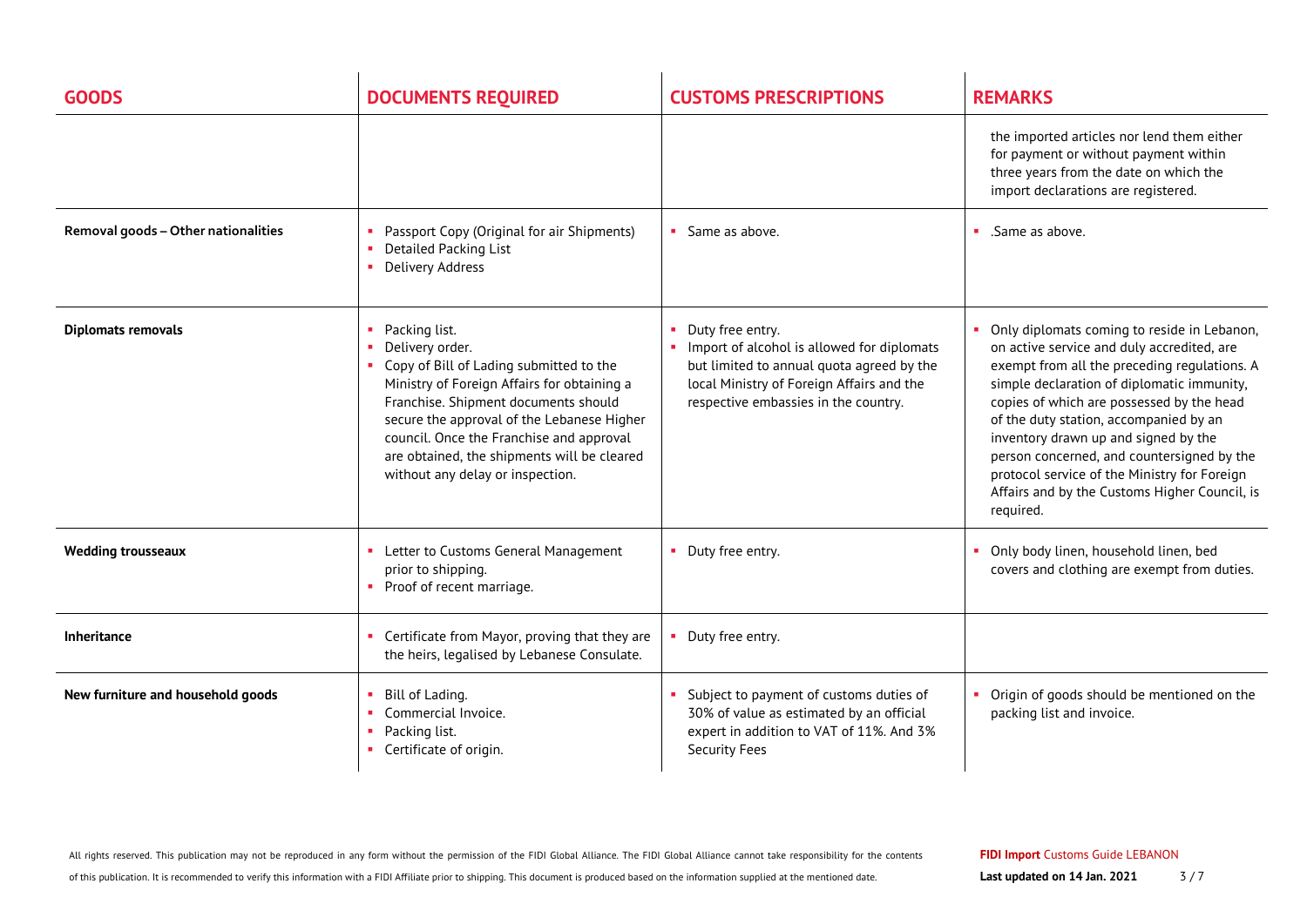| <b>GOODS</b>                       | <b>DOCUMENTS REQUIRED</b>                                                                                                                                            | <b>CUSTOMS PRESCRIPTIONS</b>                                                                                                                                                                                                                                               | <b>REMARKS</b>                                                                                                                                                                                                                                                                                                                                                        |
|------------------------------------|----------------------------------------------------------------------------------------------------------------------------------------------------------------------|----------------------------------------------------------------------------------------------------------------------------------------------------------------------------------------------------------------------------------------------------------------------------|-----------------------------------------------------------------------------------------------------------------------------------------------------------------------------------------------------------------------------------------------------------------------------------------------------------------------------------------------------------------------|
| <b>Works of art &amp; Antiques</b> | Original legalised invoices.<br>Packing list.<br>Certificate from Antiques Department sealed<br>on every article when over 100 years.                                | - Paintings, old masters, and old manuscripts -<br>custom duties of 5 - 10%. In addition to VAT<br>of 11%.<br>All other items: subject to payment of<br>customs duties.                                                                                                    |                                                                                                                                                                                                                                                                                                                                                                       |
| <b>Electrical appliances</b>       | Bill of Lading.<br>Commercial invoice (includes the number &<br>model of items).<br>Packing list.<br>Certificate of origin.<br>These products need permits from IRI. | • All electrical appliances are duty free if they<br>are used and the docs required for clearance<br>are available. If not, they will be eligible of<br>paying customs duty fee of 15 % in addition<br>to VAT of 11%.<br>HS codes are needed.                              | These products need permit from IRI<br>(Industrial Research Institute).<br>• All these conditions apply on for new<br>Electrical appliances.                                                                                                                                                                                                                          |
| <b>Presents &amp; Souvenirs</b>    |                                                                                                                                                                      | • Duty free for small quantities value,<br>reasonable amount.<br>• Tobacco authorised with traveller:<br>• 1/2 kilo pipe tobacco.<br>• 500 cigarettes.<br>$-100$ cigars.<br>13 bottles of alcohol.<br>• Above these figures: payment of customs<br>duties.                 |                                                                                                                                                                                                                                                                                                                                                                       |
| <b>Motor vehicles</b>              | Ownership Card.<br>Original invoice (legalised by the Chamber<br>of Commerce and the Lebanese Consulate).<br>OBL, showing the chassis number.                        | • Customs duties on used cars depend on year<br>make and options, with minimum custom<br>duties of USD 3700. Custom duties start at<br>20% and might reach 100 % depending on<br>its value estimated by customs.<br>Personal belongings are not allowed inside<br>the car. | Cars older than 8 years cannot be imported.<br>• It is not recommended shipping used cars<br>into Lebanon.<br>Right hand drive cars are not accepted.<br>• Motorbikes of 3 years old (from the date of<br>manufacturing) can only be imported to<br>Lebanon.<br>Export:<br>٠<br>• Ownership card.<br>• Certificate from Ministry of Public Works.<br>• Export permit. |

All rights reserved. This publication may not be reproduced in any form without the permission of the FIDI Global Alliance. The FIDI Global Alliance cannot take responsibility for the contents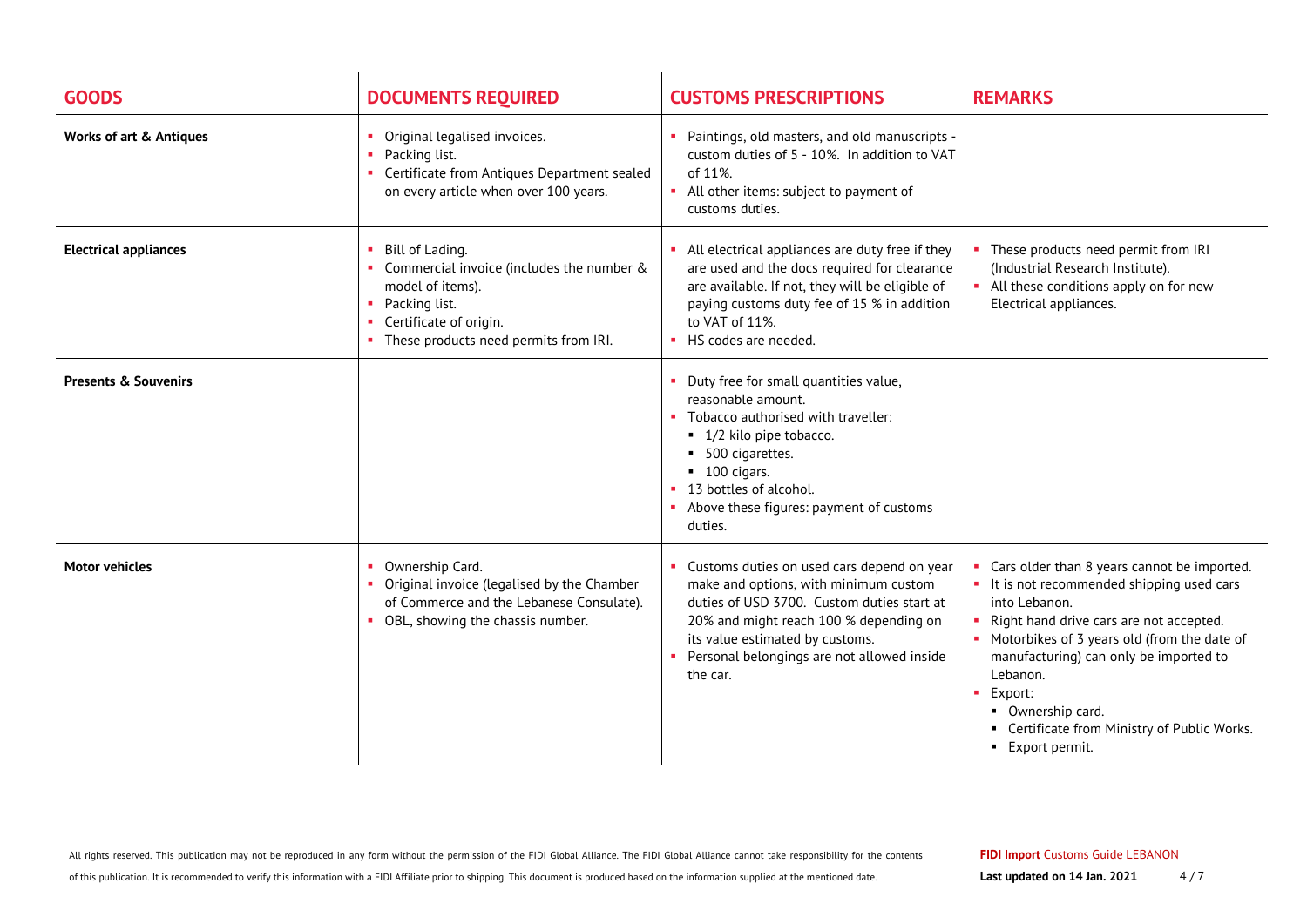| <b>GOODS</b>                                                         | <b>DOCUMENTS REQUIRED</b>                                                                                                                          | <b>CUSTOMS PRESCRIPTIONS</b>                                                                                                                                                                                                                                                                                                                                                    | <b>REMARKS</b>                                                                                                 |
|----------------------------------------------------------------------|----------------------------------------------------------------------------------------------------------------------------------------------------|---------------------------------------------------------------------------------------------------------------------------------------------------------------------------------------------------------------------------------------------------------------------------------------------------------------------------------------------------------------------------------|----------------------------------------------------------------------------------------------------------------|
| Other vehicles (bicycles, water-vehicles,<br>caravans, trailers)     | Ownership card and / or Invoice.<br>Authorisation from the Customs House for a<br>determined period after which the vehicle<br>has to be exported. | • Most of other vehicles are duty free, but<br>some of them depend on expert's<br>evaluation. Preferable to check case by case.                                                                                                                                                                                                                                                 | • If the vehicle is not exported before the end<br>of the determined period, taxes have to be<br>paid.         |
| Machines, equipment, parts of equipment                              | • Catalogue, plan of the machine or stamp<br>from the technical service on the custom<br>declaration.                                              | Reduced custom duties of 6 % under special<br>authorisation.                                                                                                                                                                                                                                                                                                                    | • Must be industrial or agricultural equipment.                                                                |
| Plants and vegetable products                                        | Customs declaration to be stamped by<br>sanitary services.<br>• Commercial invoice.<br>Packing list.<br>• Certificate of Origin.                   | Subject to payment of customs duties.                                                                                                                                                                                                                                                                                                                                           |                                                                                                                |
| Pets                                                                 | Sanitary certificate.                                                                                                                              | • Payment of governing tax.                                                                                                                                                                                                                                                                                                                                                     |                                                                                                                |
| <b>Prohibited items</b>                                              |                                                                                                                                                    | Firearm, ammunition.<br>Drugs.<br>• Narcotics.<br>Pornographic materials.<br>• Unopened supplies of provisions and<br>alcohol.<br>Any electrical equipment either battery-<br>operated or domestic appliances.<br>• Used tires.<br>• Hard musicals CDs and tapes with a trade<br>name mentioned in the black list drawn up<br>in connection with the boycott against<br>Israel. | Prohibited; except possible authorisation<br>that has to be applied for. Check with your<br>destination agent. |
| <b>Commercial shipments</b><br>New furniture, new household articles | Original signed, stamped.<br>Invoices legalised by Chamber of Commerce<br>and Consul.<br>Packing list.<br>Certificate of origin.                   | Subject to payment of customs duties, at<br>46.5% of their value + 3% Security, as<br>estimated by an official expert.                                                                                                                                                                                                                                                          |                                                                                                                |

All rights reserved. This publication may not be reproduced in any form without the permission of the FIDI Global Alliance. The FIDI Global Alliance cannot take responsibility for the contents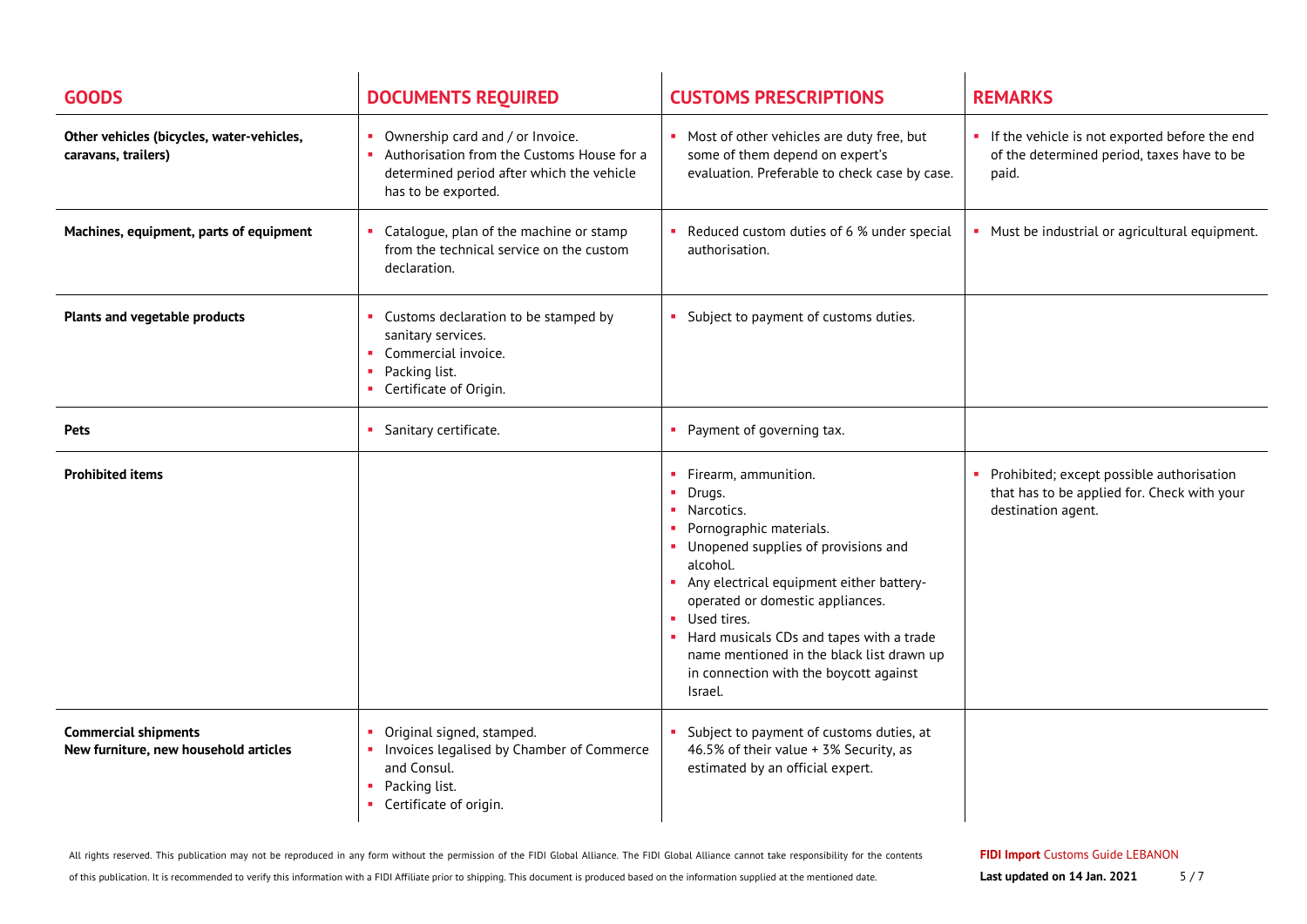All rights reserved. This publication may not be reproduced in any form without the permission of the FIDI Global Alliance. The FIDI Global Alliance cannot take responsibility for the contents

of this publication. It is recommended to verify this information with a FIDI Affiliate prior to shipping. This document is produced based on the information supplied at the mentioned date.